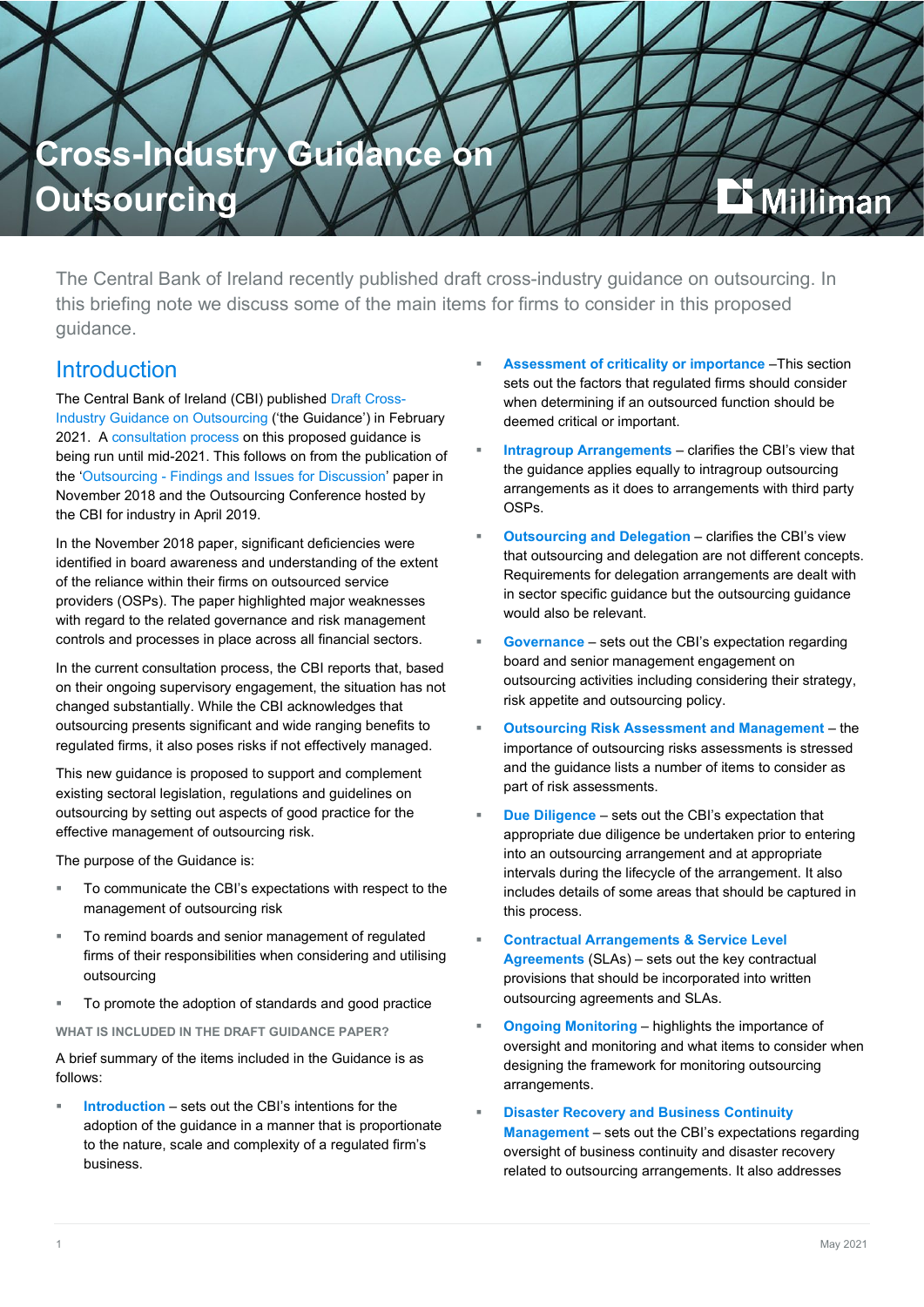having appropriate strategies to exit outsourcing arrangements, should the need arise.

 **Provision of Outsourcing Information to the Central Bank** – this section sets out the proposed requirements for regulated firms to establish and maintain a register of all outsourcing arrangements and the information that such registers should contain. It sets out the CBI's proposals to establish an online regulatory return for submission by regulated firms of their outsourcing registers (on top of existing notification requirements of outsourcing of critical or important functions).

The consultation period concludes on 26<sup>th</sup> July 2021 and following consideration of the submissions received from respondents, the CBI proposes to publish final Guidance during 2021.

More detail is given on each of these topics below.

# 1. Assessment of Criticality or Importance of activity/service to be outsourced

Firms are required to determine what outsourcing is critical or important, however many firms have struggled with this task to date due to a lack of specific guidance. The guidance aims to provide more clarity on this topic.

It points companies to the definition included in the [EBA](https://www.eba.europa.eu/sites/default/documents/files/documents/10180/2551996/38c80601-f5d7-4855-8ba3-702423665479/EBA%20revised%20Guidelines%20on%20outsourcing%20arrangements.pdf?retry=1)  [Guidelines on Outsourcing:](https://www.eba.europa.eu/sites/default/documents/files/documents/10180/2551996/38c80601-f5d7-4855-8ba3-702423665479/EBA%20revised%20Guidelines%20on%20outsourcing%20arrangements.pdf?retry=1)

*"Functions that are necessary to perform core business lines or critical business functions should be considered as critical or important, unless the institution's assessment establishes that a failure to provide the outsourced Function or the inappropriate provision of the outsourced Function would not have an adverse impact on the operational continuity of the core business line or critical business function"*

The proposed guidance also states that the CBI expects that regulated firms:

- a) Have a defined methodology for determining the 'criticality or importance' of service.
- b) Document the methodology and any related definitions of critical or important in the regulated firm's outsourcing policy, which should be approved by the board.
- c) Review the methodology/ definition periodically in conjunction with the outsourcing policy.
- d) Periodically review the criticality or importance of outsourcing arrangements throughout the lifecycle as this may vary over time and at different stages.

The guidance includes an appendix with sector specific considerations in this respect, and for the (re)insurance industry it references the Solvency II texts. It also includes some examples of functions or activities that would be considered critical or important including:

- the design and pricing of insurance products
- **the investment of assets or portfolio management**
- claims handling
- the provision of regular or constant compliance, internal audit, accounting, risk management or actuarial support;
- the provision of data storage;
- the provision of on-going, day-to-day systems maintenance or support;
- the ORSA process.

## 2. Intragroup Arrangements

The CBI reaffirms in the guidance that the same stringent controls are required for both intragroup outsourcing and third party OSPs.

In respect of the assessment of intragroup outsourcing arrangements, the CBI expects that regulated firms:

- a) Apply the same rigor when conducting intragroup outsource risk assessments as for third party OSP assessments
- b) Consider and be satisfied with the extent to which the regulated firm is in a position to exert sufficient influence on the group/or parent entity providing the service
- c) Consider and be satisfied with the application of the appropriate level of prioritisation of any remediation of outsourced services, where service outages may impact the regulated firm and/or the wider group
- d) Ensure that the resolution of any potential conflicts of interest is provided for in the governance arrangements
- e) Assess if policies and procedures applied at group level are fit for purpose at the local Irish legal entity and that these policies and procedures comply with Irish legal and regulatory obligations on the Irish regulated firm.

This is one area in particular that could present challenges for entities if parent Groups and the CBI don't share a common understanding of how the relationship should operate.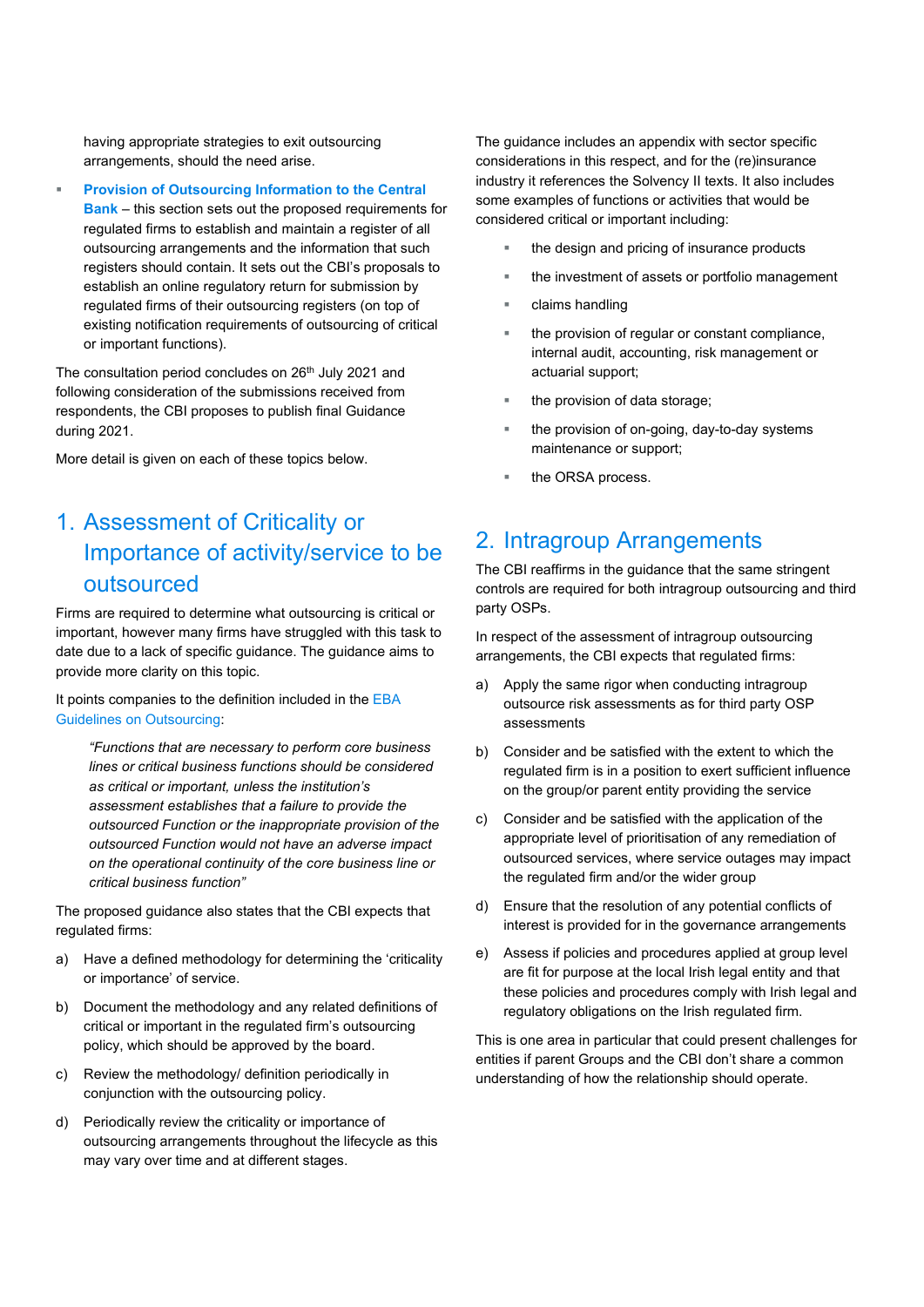# 3. Outsourcing & Delegation

The Guidance addresses the use of "delegation" in respect of certain instances of outsourcing. This is a more common feature for other regulated entities and not as relevant for (re)insurance entities. The guidance says that, whilst the fulfilment of certain obligations may be conducted by the delegate on the firm's behalf, the regulated firm remains ultimately accountable. The CBI advises firms to note that "delegation" and "outsourcing" are not considered by the CBI to be different concepts and that the same onerous due diligence, oversight and monitoring as for other outsourcing arrangements apply, and should be demonstrable.

## 4. Governance

## **4.1 THE ROLE OF THE BOARD AND SENIOR MANAGEMENT**

The board and senior management of regulated firms cannot outsource their responsibilities and are ultimately accountable for the effective oversight and management of outsourcing risk within their business. This includes ensuring that the appropriate structures are in place to facilitate a comprehensive view and oversight of their outsourcing universe. Such oversight is a key element in assisting boards of regulated firms to address their responsibilities with regard to the security and resilience of service provision.

Duties include items such as having outsourcing policies, appointing an individual responsible for outsourcing, maintaining outsourcing registers, receiving reporting on OSPs and maintaining sufficient knowledge in-house amongst other items.

## **4.2 STRATEGY AND POLICY FOR OUTSOURCING**

It is important that regulated firms consider their overall approach and strategy in relation to outsourcing and how it aligns with their overall business model, strategy and risk appetite. This is particularly important in order to inform board awareness and provide context for control of the regulated firm's outsourcing universe.

The guidance sets out a number of items to be considered in three key documents for the entity in relation to outsourcing:

- Outsourcing strategy
- Risk appetite
- Outsourcing policy

The lists of what these documents should cover, as provided by the CBI in the proposed guidance should form part of your checklist when updating each of these documents and then procedures should be aligned accordingly.

**4.3 RECORD KEEPING (DOCUMENTATION REQUIREMENTS - REGISTER/S)**

Firms will be expected to maintain a database/register of outsourcing to facilitate centralized oversight and management of all outsourcing arrangements.

The CBI will also require the provision of outsourcing registers to the regulator on a regular basis. Further details of this are included below in Section 10 below.

**4.4 OUTSOURCING OF RISK MANAGEMENT AND INTERNAL CONTROL FUNCTIONS**

One of the key risks related to outsourcing of risk management and or internal control functions is loss of visibility and control and therefore specific guidance is provided for outsourcing these roles or tasks. This entails extra consideration, oversight and demonstration of oversight for outsourcing of such roles.

# 5. Outsourcing Risk Assessment & Management

Comprehensive risk assessments are a key tool in enabling appropriate and adequate oversight of outsourced activities.

When developing their outsourcing risk management framework and conducting outsourcing risk assessments, the CBI expects that regulated firms:

- a) Ensure outsourcing is captured in the wider risk management framework and risk register
- b) Conduct comprehensive risk assessments. These should be done:
	- a. Prior to entering into any proposed outsourcing arrangement.
	- b. Periodically based on a defined schedule for existing arrangements
	- c. Following any relevant change in circumstances, scope or level of dependency or following deficiencies in the level of service
	- d. Following changes to the legal or regulatory environment
- c) Ensure that outsourcing risk assessments are tailored to take account of specific risks associated with outsourcing including but not limited to Sub-outsourcing risks, Sensitive data risks, Concentration risks and Offshoring risks. Each of these is discussed further below.
- d) Consider and document the controls to be put in place to minimise exposure to any risks identified and that these controls and the mechanism for monitoring their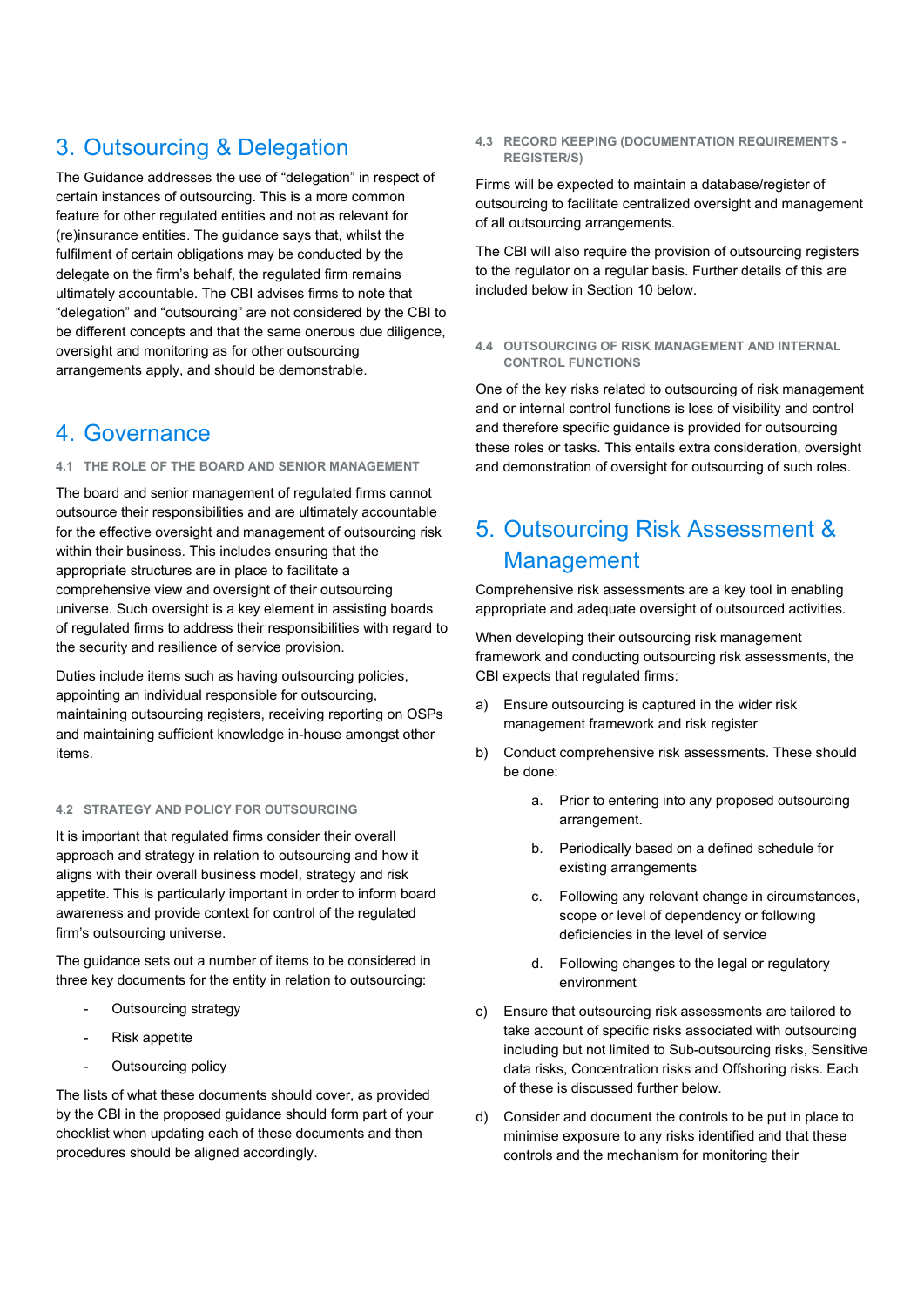effectiveness, are reflected in the relevant outsourcing contracts and SLAs.

e) Regularly review outsourcing arrangements, (especially critical or important arrangements).

#### **5.1 SUB-OUTSOURCING RISK**

Sub-outsourcing adds further complexity and can often make it harder to manage outsourcing risk. To better manage this risk, firms should, amongst other things:

- a) Define their appetite for sub-outsourcing as part of the outsourcing policy
- b) Address sub-outsourcing in contracts and monitoring arrangements (for intra group arrangements too)
- c) ensure that sub-outsourced service provider are managed by the original service provider to a level to ensure the fulfilment of all services in line with the original outsourcing contract and relevant SLAs
- d) For critical or important functions there may be a need for direct or look through monitoring of the sub-outsourcer.
- e) Ensure the sub-outsourcer agrees to comply with the relevant laws, regulatory requirements and contractual obligations
- f) Ensure the sub outsourcer agrees to provide the regulated firm and the CBI the same contractual rights of access and audit as those granted by the primary OSP

#### **5.2 SENSITIVE DATA RISK**

Outsourcing generally involves the handling of a regulated firm's data by a third party and specific controls are needed to manage this risk. Firms should consider a number of items including:

- a) Location of data
- b) Termination provisions regarding data
- c) Defining standards and requirements for recovery, security, backup and encryption measures
- d) GDPR requirements, especially when data is leaving the EU/EEA area

#### **5.3 DATA SECURITY – AVAILABILITY AND INTEGRITY**

The CBI expects regulated firms to ensure implementation of appropriately designed and operationally effective controls for data-in-transit, data-in-memory and data-at-rest whether the controls are implemented by the regulated firm or an OSP on the regulated firm's behalf. These controls should include a mix of preventative and detective measures.

Backup arrangements must ensure data is ring-fenced offline and protected against corruption.

#### **5.4 CONCENTRATION RISK**

Concentration risk can arise where a regulated firm develops a dependency on a single or small number of OSPs for the provision of critical or important activities or functions. It can also arise at a sectoral level where there are a limited number of providers for a sector or across sectors thus giving rise to problems of substitutability. This is a growing concern regarding large suppliers of IT and cloud services where many firms rely on the same provider.

A reliance on these providers can emerge directly or indirectly through sub-outsourcing.

Companies should ensure the risk management framework takes a holistic view to capture concentration risk. Critical or important functions should be assessed to consider any internal concentrations, any industry concentrations and whether there is a lack of substitutability. The proposed guidance includes a number of specific considerations in this regard.

#### **5.5 OFFSHORING RISK**

Outsourcing to offshore jurisdictions is another specific consideration to consider. The Board or senior management should have an active role in such decisions. Country risk assessments should be conducted and minimum standards be put in place. Particular attention should be given to differences in local approach in situations where there is insolvency, termination or recovery & resolution.

The CBI notes that the offshoring of activities may be restricted if for instance supervision is severely constrained or nonexistent in the proposed location. Where such issues may arise the onus is on companies to inform the CBI of this and also to assess the criticality or importance of this outsourcing at an early stage so the regulator can input on the process.

## 6. Due Diligence

The CBI expects that due diligence reviews will be conducted in respect of all prospective outsourcing arrangements (including intragroup). The level of due diligence can be appropriate and proportionate to the arrangement.

A detailed list of items to consider as part of the due diligence was provided, including at a minimum:

- a) Basic information on provider's nature and business model
- b) Long term relationship with providers that have already been assessed and provide existing services to the firm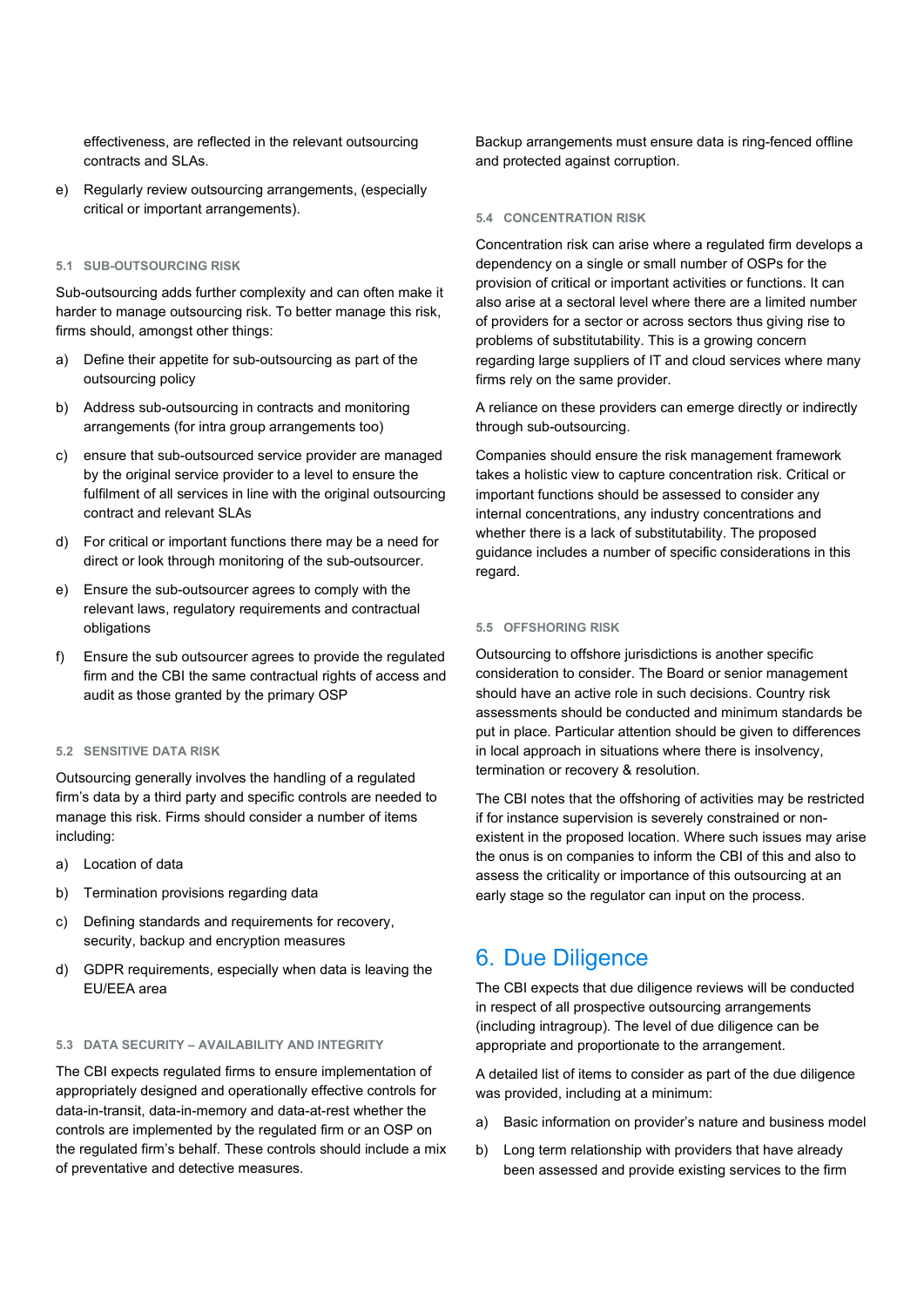- c) Intragroup arrangements
- d) GDPR compliance
- e) Regulatory authorisations
- f) Capacity to adapt to innovation in sector
- g) Business reputation (e.g. compliance records, history of complaints)
- h) Financial performance
- i) Potential conflicts of interest
- j) Effectiveness of risk management and controls.

A second list of items to consider was also provided which included substitutability, concentration risk, managerial skills, insurance coverage and alignment of risk appetites amongst other items.

General good practices should be considered to ensure the providers acts in an ethical and socially responsible manner.

As noted elsewhere in the guidance, reviews should be conducted at outset, periodically throughout the lifecycle and following any material changes. Due diligence should also be conducted prior to expiry of key contracts to inform decisions on whether to renew or not.

# 7. Contractual Arrangements and Service Level Agreements (SLAs)

The CBI expects that arrangements with OSPs are governed by formal contracts or written agreements, preferably that are legally binding. These should be supported by SLAs. Intragroup arrangements should be implemented at a minimum, by way of written agreements supported by SLAs. The adherence of providers to contracts, written agreements and SLAs should be monitored by the regulated firm.

#### **7.1 GENERAL REQUIREMENTS**

The CBI expects that, with regard to the contract or written agreement (and associated SLAs) governing the provision of critical or important functions or services, these should be resolution resilient and set out in line with EBA Guidelines on Outsourcing.

A detailed list of items to consider as part of the SLA and monitoring is provided. Items on this list range from basic information such as a clear description of the services, start and end dates and financial obligations to more onerous and detailed requirements such as termination rights and exit strategies, obligations to cooperate with the CBI, the right to test business contingency plans and whether the provider must take out mandatory insurance against certain risks.

#### **7.2 TERMINATION RIGHTS**

The contract or written agreement should expressly allow the possibility for the regulated firm to terminate the arrangement in certain circumstances such as material changes to the services, regulatory breaches, weaknesses regarding management of data or where directed to terminate by the CBI.

Written contracts should allow for the possibility of termination and have clauses related to the transfer to another OSP or recapture of the activity back in-house.

#### **7.3 ACCESS, INFORMATION AND AUDIT RIGHTS**

Contracts should ensure access by internal audit, external auditors and regulators. This is particularly relevant for regulated firms outsourcing critical or important functions. The access for regulators includes full access to all relevant business premises, systems and data.

The CBI expects firms to exercise the audit rights in the contract and have a schedule of when audits will be conducted.

#### **7.4 REVIEW OF AGREEMENTS**

Periodic reviews of agreements are again recommended. These could be scheduled or triggered by for example, changes to the business model, results from risk assessments or by regulatory changes.

Any reviews should also be scheduled in sufficient time in advance of renewals or termination dates to ensure smooth transitions or continuity of service.

#### **7.5 NON-CRITICAL OR IMPORTANT OUTSOURCING ARRANGEMENTS**

Whilst the guidance doesn't indicate in all places which parts apply for critical or important functions only, it does state that written agreements for non-critical or less important outsourcing arrangements should include appropriate contractual safeguards to manage relevant risks and should ensure that outsourcing agreements/contracts do not impede or limit the CBI's ability to effectively supervise or audit the regulated firm or its outsourced activity, function or service.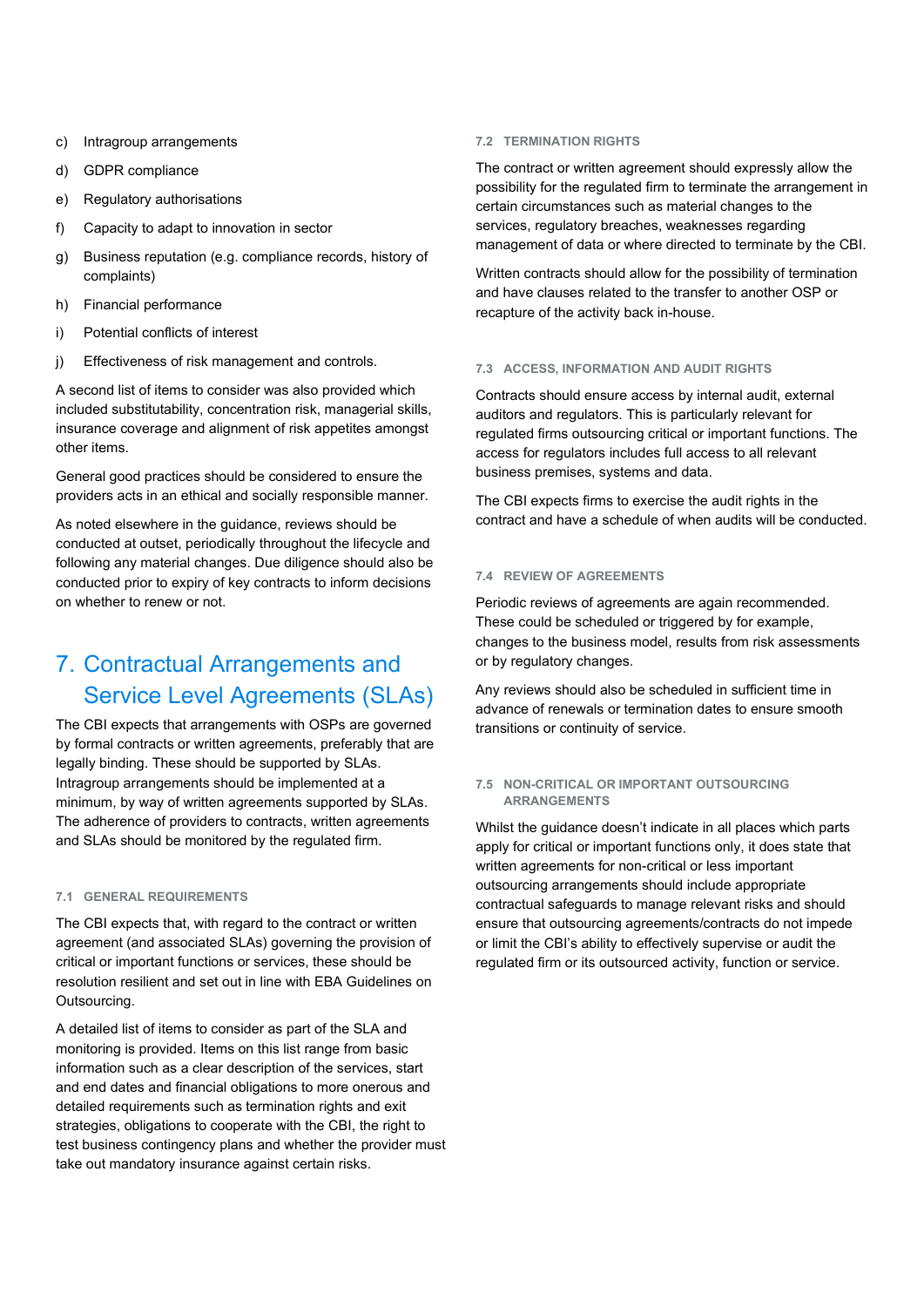# 8. Ongoing Monitoring and Challenge

Regulated firms are expected to incorporate outsourcing assurance into all three lines of defence.

### **8.1 MONITORING OF OUTSOURCING ARRANGEMENTS**

Regulated firms are expected to put in place appropriate mechanisms to oversee, monitor, and assess the appropriateness and performance of their outsourced arrangements. Such mechanisms will generally be executed by the first line of defence with oversight and challenge through the second line in terms of performance against standards and effective management of the risk. Firms should consider:

- a) Having sufficiently skilled staff to effectively monitor and challenge outsourcing activities
- b) Identifying key decision makers
- c) Applying a risk-based approach and the use of reports, SLAs, KPIs (Key Performance Indicators), KCIs (Key Control Indicators) and on site reviews.
- d) Ensure steps are taken to address any issues identified and escalating problems as necessary
- e) Incorporating assurance testing as part of the risk management and compliance programmes.

#### **8.2 INTERNAL AUDIT & INDEPENDENT THIRD PARTY REVIEW**

Governance and controls for outsourcing activities should also be in scope for internal audit. In some instances there may be a need for independent third party review (if for instance the skills were not within the internal audit team to conduct appropriate reviews).

A risk-based approach should be adopted. Some potential areas for review are listed including appropriate classification of important and critical outsourcing, outsourcing register being maintained, effectiveness of risk assessments, monitoring and Board oversight.

#### **8.3 USE OF THIRD PARTY CERTIFICATIONS AND POOLED AUDITS**

Pooled audits, independent third party reports and certifications provided by the OSP may be used as part of the monitoring and audit process. Firms must ensure such audits meet their needs and assess the situations where this approach is appropriate.

# 9. Disaster Recovery and Business Continuity Management

The CBI stresses the importance of disaster recovery (DR) and business continuity management (BCM) for any outsourcing arrangement.

It is important that there is close alignment of the DR/BCM arrangements of regulated firms and those of their outsource OSPs, particularly where the OSP is involved in the delivery of critical or important functions and their related systems and data.

The CBI again provide a list of items to consider when designing and implementing DR and BCM plans. This includes items such as considering these aspects before entering arrangements, creating "safe harbor" backups for cloud outsourcing, testing, reviews and considering operation of BCM during recovery and resolution.

### **9.1 EXIT STRATEGIES**

Firms should understand exit costs, the arrangements to be initiated and the legal and operational risk implications in the event of the termination of outsourcing contracts. This should be considered under numerous scenarios such as failure or expected failure of OSP, insolvency or takeovers.

A detailed list of items to consider is provided touching on a broad range of topics including amongst other items:

- Documentation
- Substitutability
- Reintegration
- in-house skills
- contingency for interim periods between invoking an exit strategy and the ultimate transfer
- estimates on costs
- "step-in" scenarios
- periodic reviews of exit strategies and
- application for cloud outsourcing.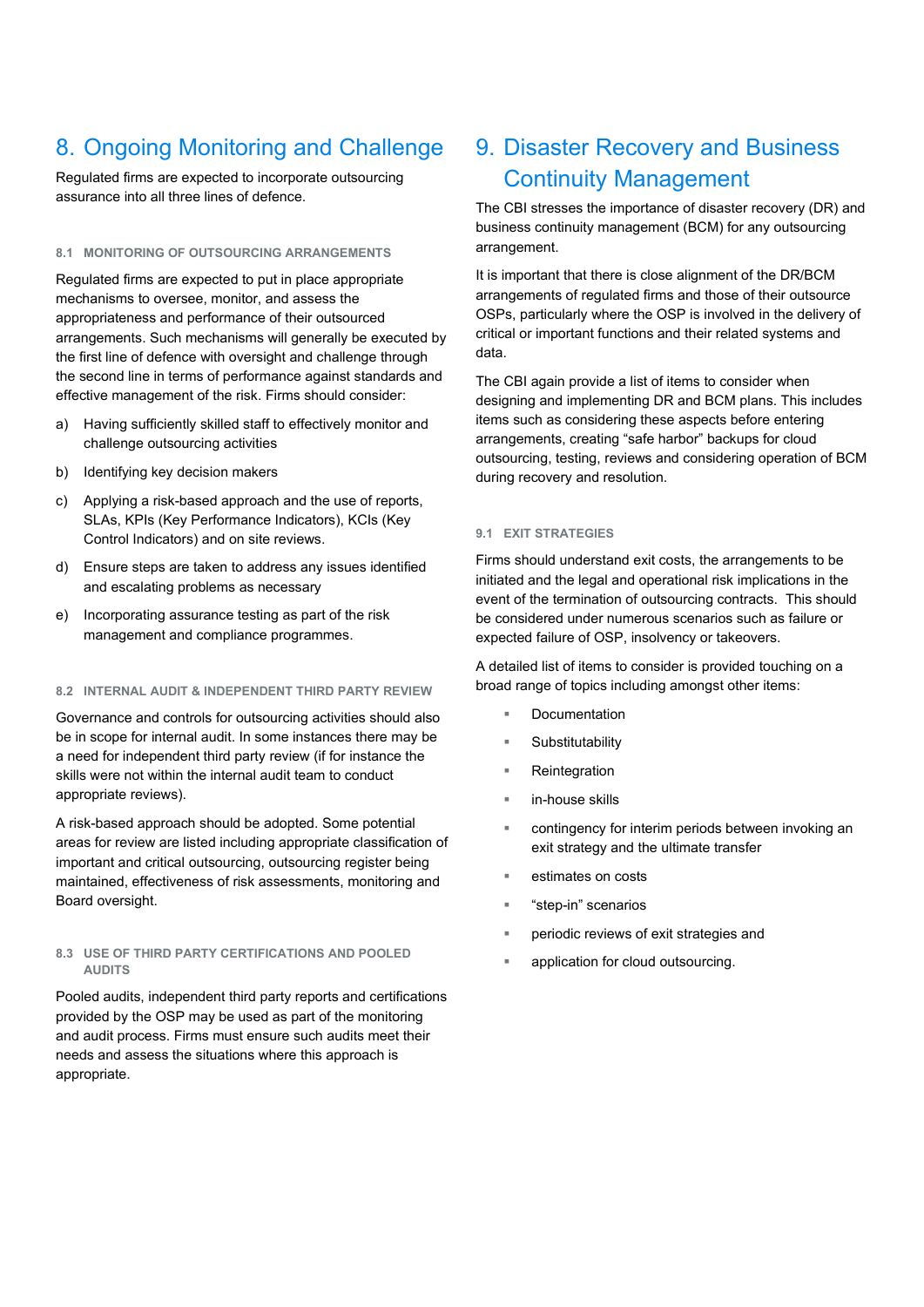# 10. CBI Reporting

The CBI has proposed a new reporting regime surrounding outsourcing arrangements.

At present, the CBI expects to be informed, by way of Notifications, by all firms in respect of proposed "critical or important" outsourcing arrangements as required under various existing guidance and requirements. This would continue but is supplemented with a more structured process and the submission of an outsourcing register to the CBI.

A draft template for the outsourcing register, as provided by the CBI, is included in an appendix to this briefing note. Companies would need systems and process in place to regularly collect this content for submission.

### **10.1 NOTIFICATIONS & REPORTING**

## 10.1.1 Timing and Content of Notifications

The CBI requires timely notification of planned critical or important outsourcing arrangements and of material changes to existing critical or important outsourcing arrangements. The CBI expects Notifications of proposed critical or important outsourcing arrangements to include, at least, the information specified in paragraph 54 of the EBA Guidelines on Outsourcing as well as any additional information required by sectoral guidelines applicable.

The CBI expects regulated firms to assess the criticality or importance of proposed outsourcing arrangements at an early stage such that they can inform (by way of notification to) and engage in dialogue with the CBI in sufficient time to permit appropriate supervisory consideration of the risks associated with the proposal.

This is particularly stressed for outsourcing to offshore jurisdictions. The onus is on regulated firms to inform the CBI of circumstances where supervisory issues may arise before committing to any offshoring arrangements in respect of the outsourcing of critical or important functions or services.

#### 10.1.2 Supervisory Response to Notifications

The CBI reminds entities that it may respond to notifications if there are concerns or perceived risks.

Firms may be requested to provide additional information, enhance its due diligence review, or amend contracts to ensure regulatory compliance.

## 10.1.3 Reporting of Adverse Incidents etc.

The CBI also expects reporting when the following occur in respect of outsourcing arrangements:

a) Matters/events giving rise to a significant change to the outsourcing aspects of the business model;

b) When a material event occurs, which affects the provision of critical or important services by an OSP;

c) When material breaches of contractual arrangements or SLAs arise which affects the regulated firm in the conduct of its regulated services or adversely affects customers/consumers.

## **10.2 MAINTENANCE AND SUBMISSION OF REGISTERS**

The CBI expects that each regulated firm will establish and maintain an outsourcing register. This includes information on each individual arrangement, risk management information and summary information at a Company level.

An example template has been provided by the CBI which is included as an appendix to this briefing note.

The submission of the data contained in the Registers (Databases) of firms will be by way of a periodic Regulatory Return. The frequency and timing of such returns will be specified to sectors by way of an Industry Letter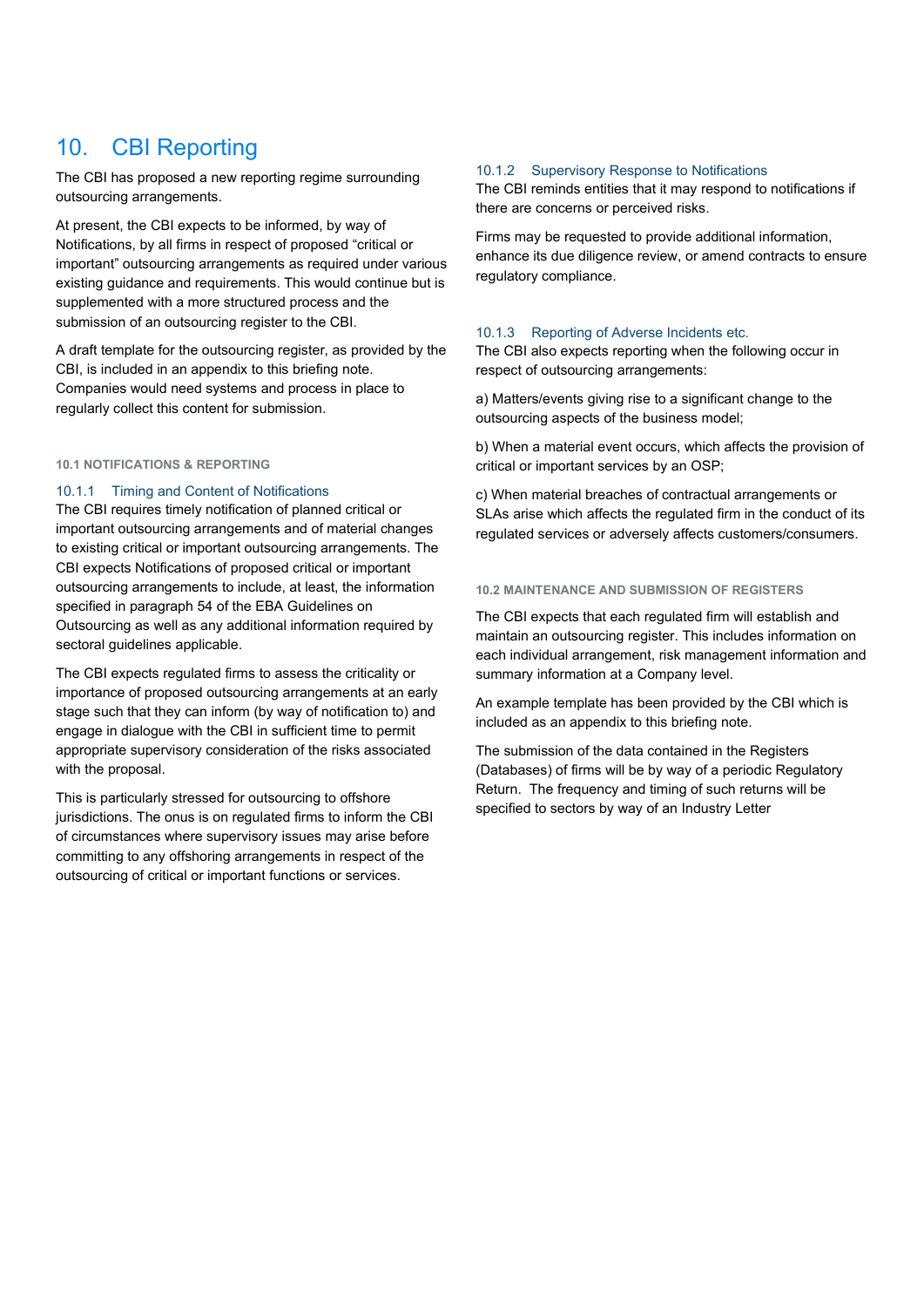# Conclusion

The CBI flagged to industry in late 2018 that they were unhappy with the management and governance of outsourcing arrangements. Progress in this space to date has been slow and this new guidance is a clear response to this.

The new guidance is more prescriptive and introduces more onerous requirements. Some companies will already be in line with aspects of the guidance but it is likely that almost all entities will need to improve some areas of their processes, and for some companies the improvements and change will be large and across the board.

Outsourcing delivers huge benefits to many firms in Ireland – providing access to expert knowledge and skills or helping to manage costs. This extra layer of governance and risk management will help companies to manage the risks associated with outsourcing, but the challenge will be to implement these changes in a way to reap the rewards of outsourcing and control risks whilst not creating a tedious and cumbersome compliance exercise.

## How Milliman can help

We are working with our clients to help improve their processes and policies to better manage outsourcing arrangements.

Milliman has developed a[n Outsourcing Compliance Tool](https://ie.milliman.com/-/media/products/solvency-ii-compliance-assessment-tool/milliman_outsourcing_compliance_tool.ashx) which provides simple and cost-effective way to help (re)insurance companies stay on top of their outsourcing arrangements, and to evidence this to key stakeholders including auditors and regulators.

If you are interested in discussing this, or any aspect of your risk management and governance please contact the authors below or your usual Milliman consultant.

| All data<br>Ø                                                                                                                                  | $\overline{\mathbf{v}}$ Filter | <b>C</b> Delegate            | More $\blacktriangledown$                                            |                          |                  |                         |                   |                |
|------------------------------------------------------------------------------------------------------------------------------------------------|--------------------------------|------------------------------|----------------------------------------------------------------------|--------------------------|------------------|-------------------------|-------------------|----------------|
|                                                                                                                                                |                                |                              |                                                                      |                          |                  |                         |                   |                |
|                                                                                                                                                |                                |                              |                                                                      |                          |                  | Galed al labele and can | Fundamental River | Actuarian 2018 |
| Footnotes<br>Versions<br>Ξ                                                                                                                     | Values                         | <b>Schedules</b><br>Archived |                                                                      | $\leftrightarrow$ $\Box$ | 91%              | 6%                      | 10%               |                |
| <b>3. MONITORING &amp; RESPONSIBILITY</b>                                                                                                      |                                |                              |                                                                      |                          | 70%              | 60%                     | 100%              |                |
|                                                                                                                                                |                                |                              |                                                                      |                          |                  |                         |                   |                |
| 3.1. Have monitoring arrangements been implemented in relation to this<br>outsourcing?                                                         |                                |                              |                                                                      | 67%                      | <b>Partial</b>   | Partial                 | <b>Yes</b>        |                |
| 3.2. To what extent does the Service Level Agreement outline the roles and<br>reponsibilities of the person in charge of the outsourcing?      |                                |                              | 83%                                                                  | $3 -$                    | $\overline{2}$ . | $3 -$                   |                   |                |
| 3.3. To what extent will the person in charge of the outsourcing be<br>monitoring the service delivery performance to determine if the service |                                |                              | 83%                                                                  | $3 -$                    | $2 -$            | $3 -$                   |                   |                |
| 3.4. To what extent will performance short falls be addressed with the<br>service provider and will this be conducted in a timely manner?      |                                |                              | 67%                                                                  | $2 -$                    | $2 -$            | $3 -$                   |                   |                |
| 3.5. Have necessary steps to ensure adequate access and cooperation from                                                                       |                                |                              | outsourced providers with the Company, auditors and supervisors been | 83%                      | <b>Partial</b>   | Yes                     | Yes               |                |

*Fig1: Sample dashboard from Outsourcing Compliance Tool*

Milliman is among the world's largest providers of actuarial and related products and services. The firm has consulting practices in life insurance and financial services, property & casualty insurance, healthcare, and employee benefits. Founded in 1947, Milliman is an independent firm with offices in major cities around the globe.

Milliman maintains a strong and growing presence in Europe with 250 professional consultants serving clients from offices in Amsterdam, Brussels, Bucharest, Dublin, Dusseldorf, Isle of Man, London, Luxembourg, Madrid, Milan, Paris, Warsaw, and Zurich.

[ie.mlliman.com](http://ie.milliman.com/)



## **CONTACT**

**Patrick Meghen**, FSAI patrick.meghen@milliman.com

**James Johnston** james.johnston@milliman.com



Follow our 'Milliman Ireland' page: <https://www.linkedin.com/company/milliman-ireland>

© 2021 Milliman, Inc. All Rights Reserved. The materials in this document represent the opinion of the authors and are not representative of the views of Milliman, Inc. Milliman does not certify the information, nor does it guarantee the accuracy and completeness of such information. Use of such information is voluntary and should not be relied upon unless an independent review of its accuracy and completeness has been performed. Materials may not be reproduced without the express consent of Milliman.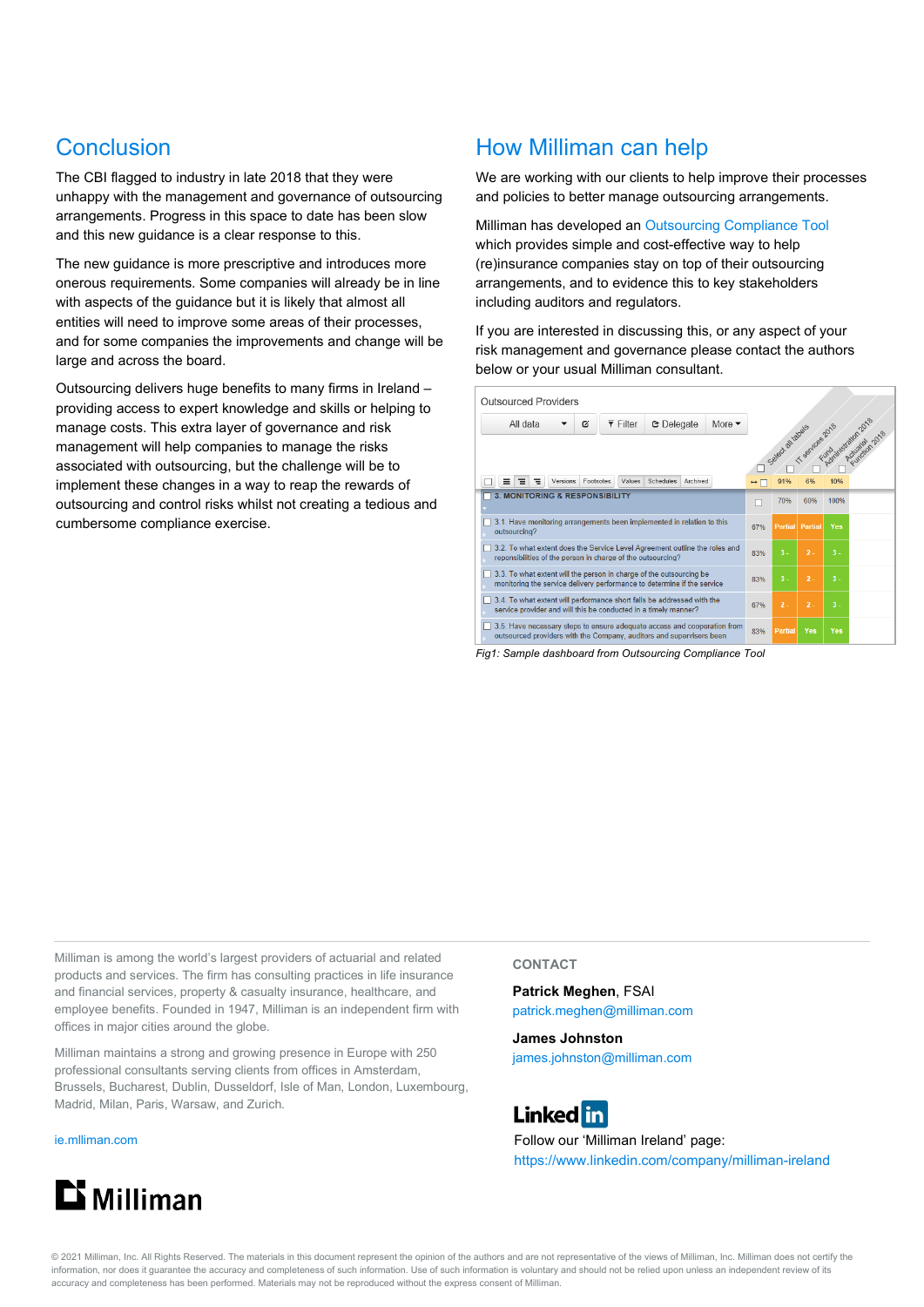# Appendix - Sample for Guidance on Content and Completion of Register/Database and CBI Regulatory Return1

| <b>Key Elements</b>                            | <b>EBA Guidelines Reference</b>                                                                                                                                                                                                                                                                                                                                                                                                                                                                                    | <b>Guidance for Firms</b>                                                                                                                                                                      |  |  |
|------------------------------------------------|--------------------------------------------------------------------------------------------------------------------------------------------------------------------------------------------------------------------------------------------------------------------------------------------------------------------------------------------------------------------------------------------------------------------------------------------------------------------------------------------------------------------|------------------------------------------------------------------------------------------------------------------------------------------------------------------------------------------------|--|--|
| All<br><b>Outsourcing</b><br><b>Agreements</b> |                                                                                                                                                                                                                                                                                                                                                                                                                                                                                                                    |                                                                                                                                                                                                |  |  |
|                                                | Para 54(a) A reference number for each<br>outsourcing arrangement.                                                                                                                                                                                                                                                                                                                                                                                                                                                 | Suggest form of unique identifier                                                                                                                                                              |  |  |
|                                                | Para 54(b) - the start date and, as applicable, - the<br>next contract renewal date, - the end date -<br>and/or notice periods for the service provider and<br>for the institution.<br>For Fund Administrators the date when<br>permission granted and the "Go Live" date                                                                                                                                                                                                                                          | Report dates in a YYYYMMDD format<br><b>Start Date</b><br><b>End Date</b><br>Notice Period (In months)<br><b>Contract Renewal Date</b><br>(Blank Fields will be interpreted as Not Applicable) |  |  |
|                                                | Para 54(c) A brief description of the outsourced<br>function (See EBA Spreadsheet for sample list of<br>functions and activities), including the data that<br>are outsourced and whether or not personal data<br>(e.g. by providing a Yes or No in a separate data<br>field) have been transferred or if their processing<br>is outsourced to a service provider.<br>The Guidance on Outsourcing for Fund<br>Administrators requires:<br>Details of Final NAV Model and the Funds which<br>utilise the arrangement | Firms to describe the function in 250 characters.<br>Personal Data - Y/N                                                                                                                       |  |  |
|                                                | Para 54(d) A category assigned by the institution<br>that reflects the nature of the function as<br>described above (e.g. information technology (IT),<br>control function), which should facilitate the<br>identification of different types of arrangements.                                                                                                                                                                                                                                                     | Category<br>Reference: For consistency - See EBA Register<br>Template - Spreadsheet                                                                                                            |  |  |
|                                                | Para $54(e)$ – the name of the service provider –<br>the corporate registration number - the legal<br>entity identifier (where available) - the registered<br>address-other relevant contact details, and-the<br>name of its parent company (if any).                                                                                                                                                                                                                                                              | Use a standard legal entity identifier.<br>Possibilities include:<br>LEI<br>The category of the outsource service provider<br>(OSP) should be defined i.e.:<br><b>TPV</b>                      |  |  |

<sup>1</sup> The content of the Template is based on the requirements for EBA Guidelines on Outsourcing /GL/2019/02, EIOPA Cloud Outsourcing Guidelines and ESMA 50-157-2403 Guidelines for Outsourcing to Cloud Service Providers.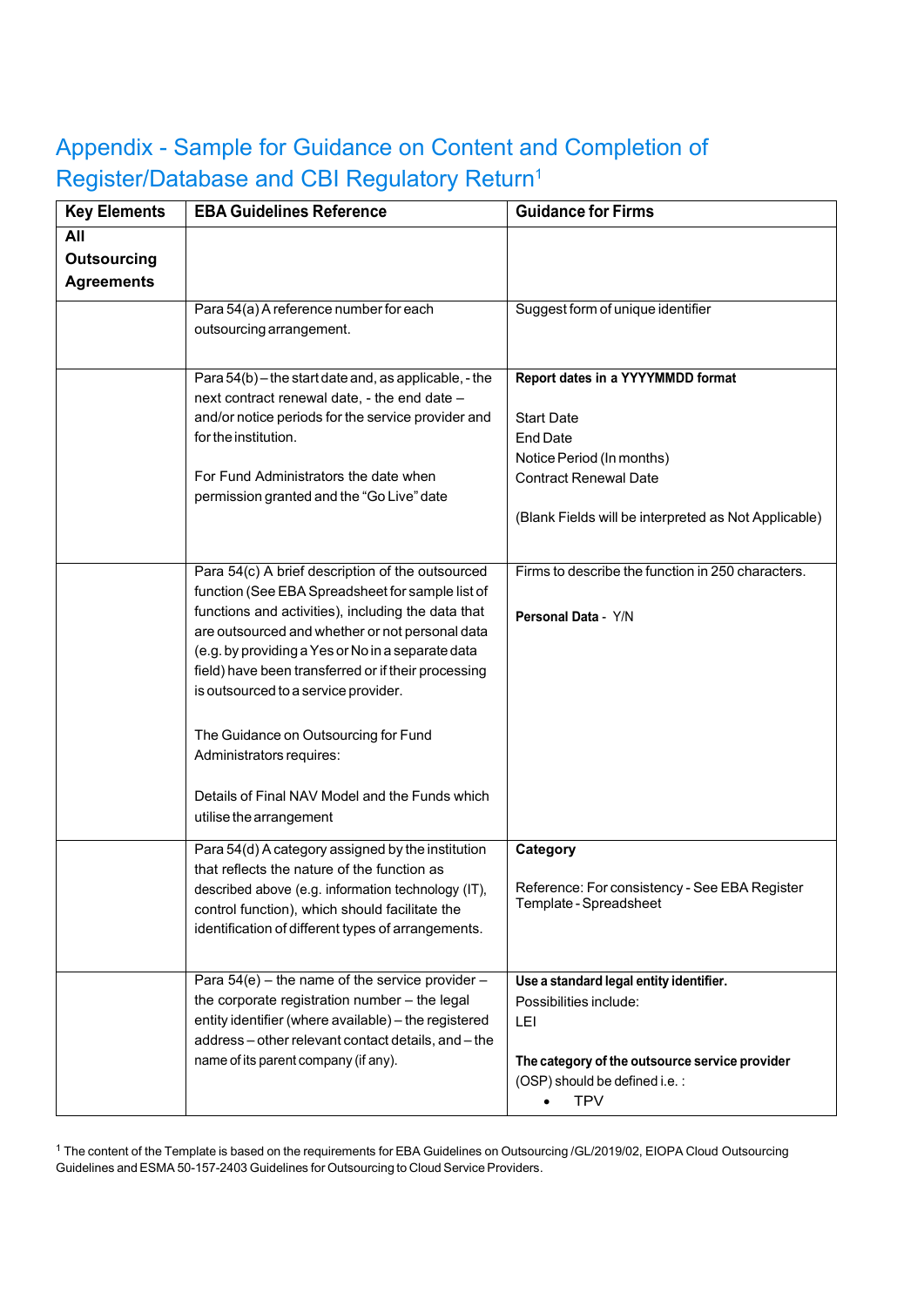| Is the OSP a regulated entity Y/N - If Y then whois<br>the Regulator | Sub-outsourcer<br>Intragroup<br><b>Fintech Firm</b><br>Partnership<br>Regulated Entity Y/N if<br>Yes<br>Name of Regulator |
|----------------------------------------------------------------------|---------------------------------------------------------------------------------------------------------------------------|
| Para 54(f) The town/city and country or countries                    | If the answer is Yes to either question then details                                                                      |
| where the service is to be performed, including                      | should be provided.                                                                                                       |
| the location (i.e. country or region) of where the                   |                                                                                                                           |
| data is located.                                                     | Locations should specify Country <sup>2</sup> and Town/City                                                               |
|                                                                      | where service is performed and where data is                                                                              |
| Consider:                                                            | stored and processed.                                                                                                     |
| Is there sensitive business or customer data at                      |                                                                                                                           |
| risk?                                                                | <b>Service Performed:</b>                                                                                                 |
|                                                                      | Countries should be specified by using naming                                                                             |
| Is the data being offshored outside the EU/EEA<br>area?              | convention i.e., ISO 3166-1 alpha-2 code.                                                                                 |
|                                                                      | Data Stored and Processed:                                                                                                |
|                                                                      | Countries should be specified by using naming                                                                             |
|                                                                      | convention i.e., ISO 3166-1 alpha-2 code.                                                                                 |
|                                                                      |                                                                                                                           |

| Para $54(g)$ – Is the outsourced function 'critical' or<br>'important'? Include a brief summary of the<br>reasons/criteria why it's considered critical or<br>important or not.                                                                                                                      | Critical or Important - Y/N<br>Firms to describe why function/service is deemed<br>critical or important in 250 characters -<br>Referencing EBA or other regulatory criteria.                                                                                                                                                                              |
|------------------------------------------------------------------------------------------------------------------------------------------------------------------------------------------------------------------------------------------------------------------------------------------------------|------------------------------------------------------------------------------------------------------------------------------------------------------------------------------------------------------------------------------------------------------------------------------------------------------------------------------------------------------------|
| Para $54(h)$ – in the case of outsourcing to a cloud<br>service provider, the cloud service and<br>deployment models, i.e.<br>public/private/hybrid/community, - the specific<br>nature of the data to be held – and the locations<br>(i.e. countries or regions) where such data will be<br>stored. | <b>Cloud Services</b><br>Deployment Model:<br>Public<br>Private<br>$\bullet$<br>Hybrid<br>$\bullet$<br>Community<br>$\bullet$<br>Location of Data:<br>Countries should be specified by using naming<br>convention i.e., ISO 3166-1 alpha-2 code.<br>Nature of Data:<br>Firms to summarise the specific nature of the data<br>being held in 250 characters. |

 $^2$  ISO 3166-1 alpha 2 code - The purpose of ISO 3166 is to define internationally recognized codes of letters and/or numbers that we can use when we refer to countries and their subdivisions. This should be used by firms to ensure a consistent naming convention throughout the Register.

The code and listings are available at: <https://www.iso.org/iso-3166-country-codes.html>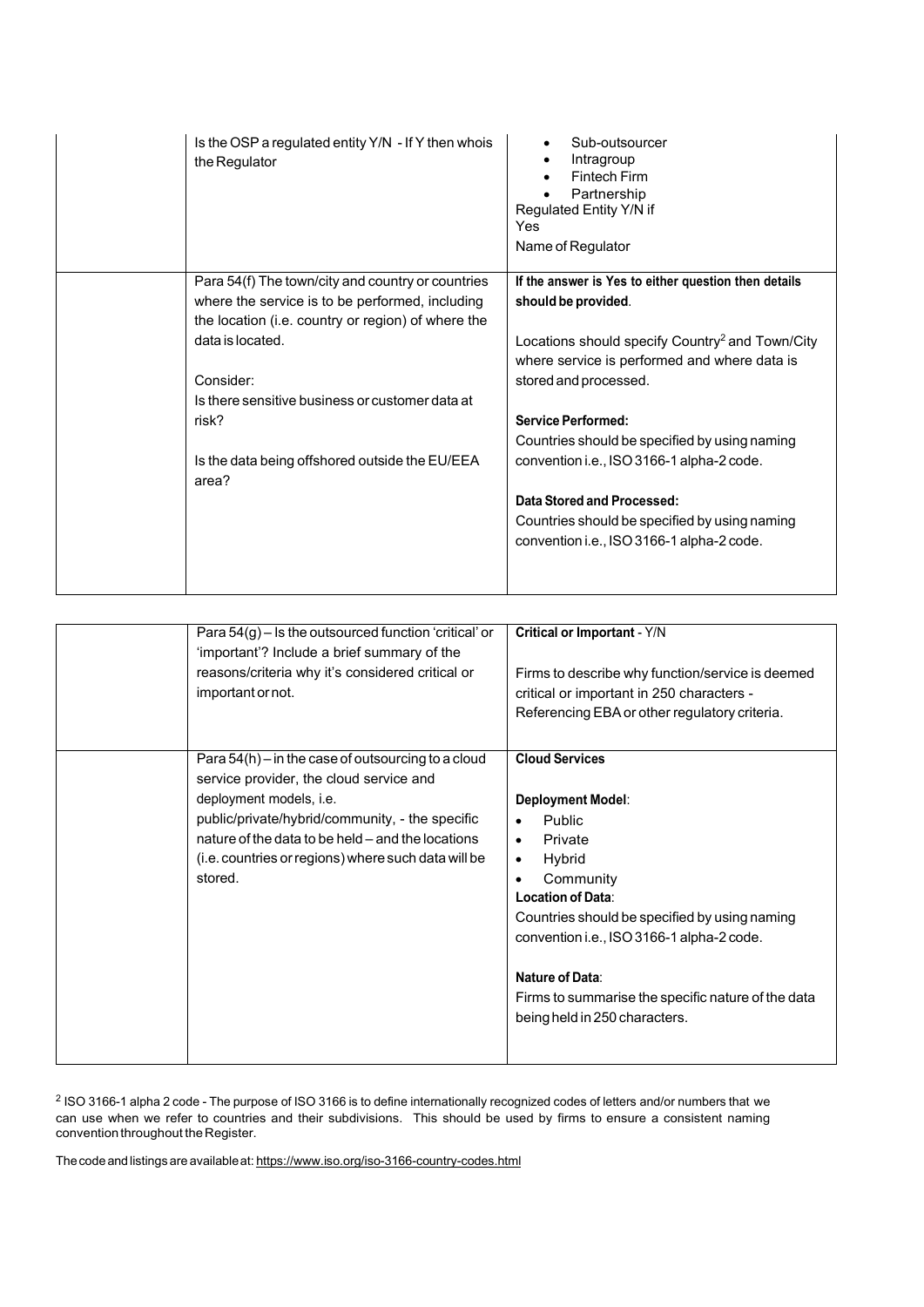|                                                                              | Para 54(i) the date of the most recent assessment<br>of the criticality or importance of the outsourced<br>function.                                                                                                                                                                                                                 | Report dates in a YYYYMMDD formatDate<br>of Assessment:                                                                                                                                        |
|------------------------------------------------------------------------------|--------------------------------------------------------------------------------------------------------------------------------------------------------------------------------------------------------------------------------------------------------------------------------------------------------------------------------------|------------------------------------------------------------------------------------------------------------------------------------------------------------------------------------------------|
| <b>Critical or</b><br>Important<br><b>Outsourcing</b><br><b>Arrangements</b> |                                                                                                                                                                                                                                                                                                                                      |                                                                                                                                                                                                |
|                                                                              | Para 55(a) the firms within the scope of the<br>prudential consolidation, where applicable, that<br>make use of the outsourcing.                                                                                                                                                                                                     | Link to firms' FRN or other identifier if basedoutside<br>Ireland.                                                                                                                             |
|                                                                              | Para 55(b) whether or not the service provider or<br>sub-service provider is part of the group or is<br>owned by firms within the group.                                                                                                                                                                                             | Y/N<br>Relationship details:<br>Firms to describe the relationship in 250<br>characters.                                                                                                       |
|                                                                              | Para 55(c) the dates of the most recent due<br>diligence and risk assessments conducted<br>including those involving services provided by<br>sub-outsourcing providers and a brief summary of<br>the main results.                                                                                                                   | Report dates in a YYYYMMDD formatDue<br><b>Diligence Date:</b><br><b>Risk Assessment Date:</b><br>Firms to summarise due diligence / risk assessment<br>results in 250 characters.             |
|                                                                              | Para 55(d) the individual or decision-making body<br>(e.g. the management body) in the institution that<br>approved the outsourcing arrangement.                                                                                                                                                                                     |                                                                                                                                                                                                |
|                                                                              | Para 55(e) the governing law of the outsourcing<br>agreement.                                                                                                                                                                                                                                                                        |                                                                                                                                                                                                |
|                                                                              | Para 55(f) the dates of the most recent and next<br>scheduled audits, where applicable (to include<br>reviews conducted by the regulated firm itself, its<br>internal audit function and/or any independent<br>third party reviews).                                                                                                 | Report dates in a YYYYMMDD format.                                                                                                                                                             |
|                                                                              |                                                                                                                                                                                                                                                                                                                                      |                                                                                                                                                                                                |
|                                                                              | Para 55(g) - the names of any sub-contractors to<br>which material parts of a critical or important<br>function are sub-outsourced, including: - the<br>country where the sub-contractors are<br>registered, - where the service will be performed,<br>and - the location (i.e. country or region) where<br>the data will be stored. | Use a standard legal entity identifier.<br>Possibilities include:<br>LEI<br>Use standard country names and internationally<br>recognised three letter identifiers.<br>Country of registration: |
|                                                                              |                                                                                                                                                                                                                                                                                                                                      | Country where service is performed:                                                                                                                                                            |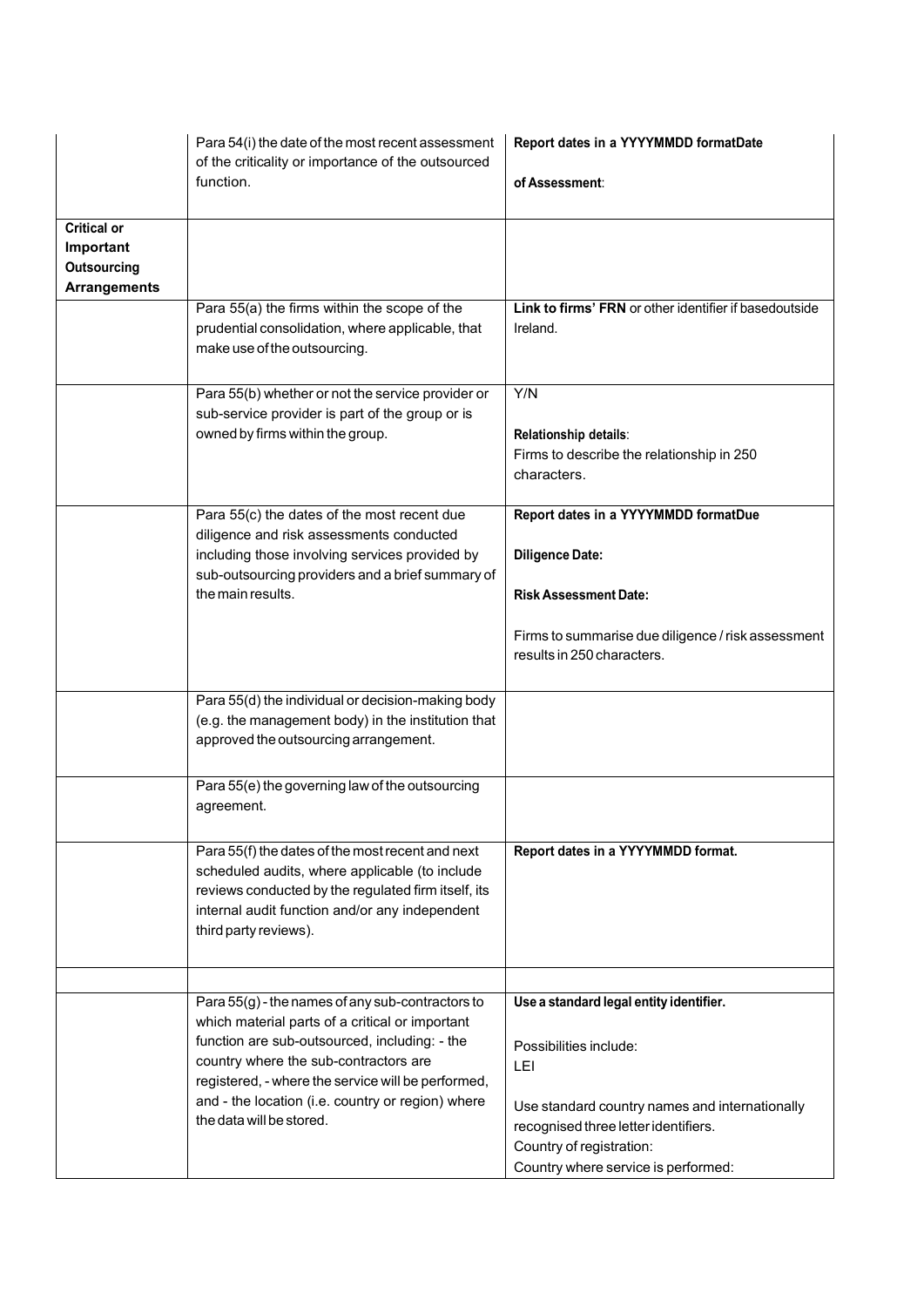|                                                   | Country where data is stored:                          |
|---------------------------------------------------|--------------------------------------------------------|
| Para 55(h) - the outcome of the assessment of the | Firm to name possible substitute.                      |
| service provider's substitutability (e.g. easy,   | or                                                     |
| difficult or impossible)                          | Firms to summarise in 250 characters why 'difficult'or |
|                                                   | 'impossible' if chosen.                                |
| - the possibility of reintegrating a critical or  |                                                        |
| important function into the institution           | Reintegration possible Y/N                             |
|                                                   |                                                        |
| <b>OR</b>                                         | Firms to describe in 250 characters the impact of      |
|                                                   | discontinuing the function.                            |
| - the impact of discontinuing the critical or     |                                                        |
| important function.                               |                                                        |
|                                                   |                                                        |
|                                                   |                                                        |
| Para 55(i) identification of alternative service  | Legal entity name should be used consistently          |
| providers in line with the point above.           | throughout response.                                   |
|                                                   |                                                        |
| Para 55(j) whether the outsourced 'critical or    | Tie the definition of 'Time Critical' to Impact        |
| important function' supports business operations  | Tolerances.                                            |
| that are time-critical.                           | - These should be referenced in the firms              |
| 'Time-critical' needs defining in Firm's          | <b>Outsourcing Policy</b>                              |
| Outsourcing Policy.                               |                                                        |
|                                                   |                                                        |
|                                                   |                                                        |
| Para 55(k) the estimated annual budget cost.      |                                                        |
|                                                   |                                                        |
| A record of terminated arrangements for an        | Free text list of most recent terminations withdates   |
| appropriate retention period.                     |                                                        |
|                                                   | Report dates in a YYYYMMDD format.                     |
|                                                   |                                                        |
|                                                   |                                                        |
| Confirmation and Dates of testing of firm's       | Report dates in a YYYYMMDD format.                     |
| business continuity plans.                        |                                                        |
|                                                   |                                                        |
| The testing of these plans needs to be integrated |                                                        |
| into/coordinated with the firm's BCM              |                                                        |
| arrangements.                                     |                                                        |
|                                                   |                                                        |
| The status of the testing of these arrangements   |                                                        |
| should be logged and tracked in the               |                                                        |
| register/database                                 |                                                        |
| Confirmation and Dates of testing of OSPs         | Report dates in a YYYYMMDD format.                     |
| business continuity plans                         |                                                        |
| Confirmation and Dates of testing of firm's Exit  | Report dates in a YYYYMMDD format.                     |
|                                                   |                                                        |
| Strategies.                                       |                                                        |
|                                                   | <b>Review of Exit Strategy</b>                         |
| The review and testing of Exit Strategies should  | Date:                                                  |
| be documented in the database / register          |                                                        |
|                                                   | <b>Testing of Exit Strategy</b>                        |
|                                                   | Date:                                                  |
|                                                   |                                                        |
|                                                   |                                                        |